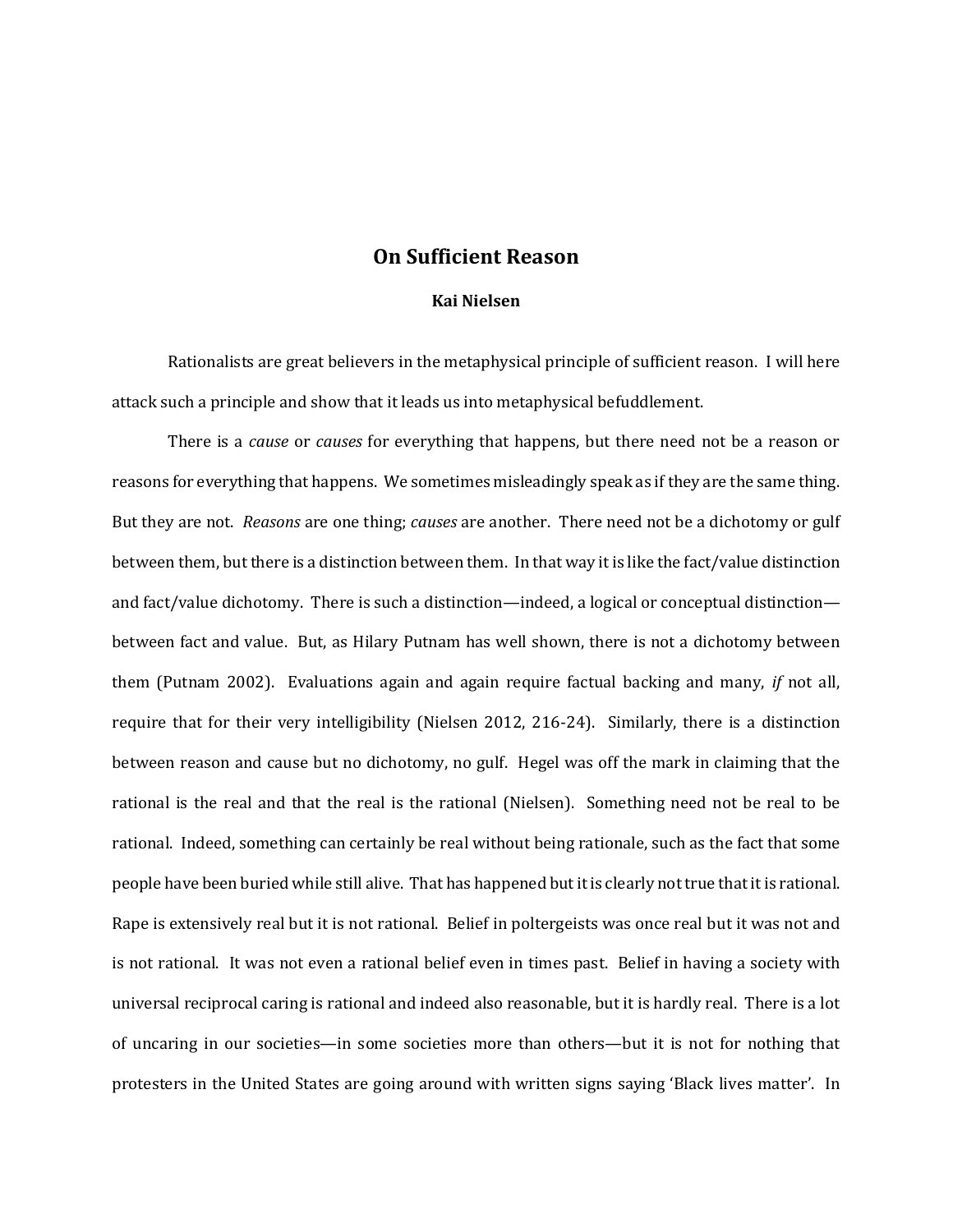many places in the United States it is not so, as it was certainly not so in apartheid South Africa. It was all too real but it certainly was not rational.

One can see from the above that there is something both positive and negative that philosophy rightly claims here. It is not just a matter of negative exposing of nonsense here, though its 'foundations' (better called, its *rationale*) is engendered by and rests on the setting out of some banal truisms, though often not ideologically unimportant for all of that. But they are also sometimes philosophically relevant remarks, though not esoteric philosophical remarks. Though they clearly are not grammatical remarks, they are also clearly philosophically relevant. They deflate in philosophically cherished puzzles. It is not the case that the key remarks made in the above paragraph are grammatical remarks in the way Wittgenstein used 'grammatical remarks' or in any way grammatical remarks. It is not in so understanding them that many of the claims I make here find their validity. The last one about the lack of reciprocal caring is both empirical and moral. The distinction—a conceptual distinction—between reasons and causes is not undermined or blurred, though the normative importance of that philosophical issue may be put in question.

The principle of sufficient reason is itself a bit of rationalist mythology. But there are still spaces without that *ersatz* principle for giving good reasons for many things, including many of our moral judgments. There are good reasons to believe the sun will come up tomorrow in Iowa but perhaps not in Greenland and that torturing someone just for the fun of it is evil, indeed vile. That this is so holds, no matter how we weigh in on the justifiability of enhanced interrogation going on in the United States.

Nihilism is incoherent, yet it has its vogue. But still there are some evaluative conflicts or at least differences that may very well be intractable without being nihilistic. This gives the lie to principle of sufficient reasons or at least makes it problematic. There very well may be causes for everything that happens but there are not *reasons* for everything that happens. That there must be, as I have said, is a bit of rationalist mythology. Or at least it looks like it surely is unestablished or